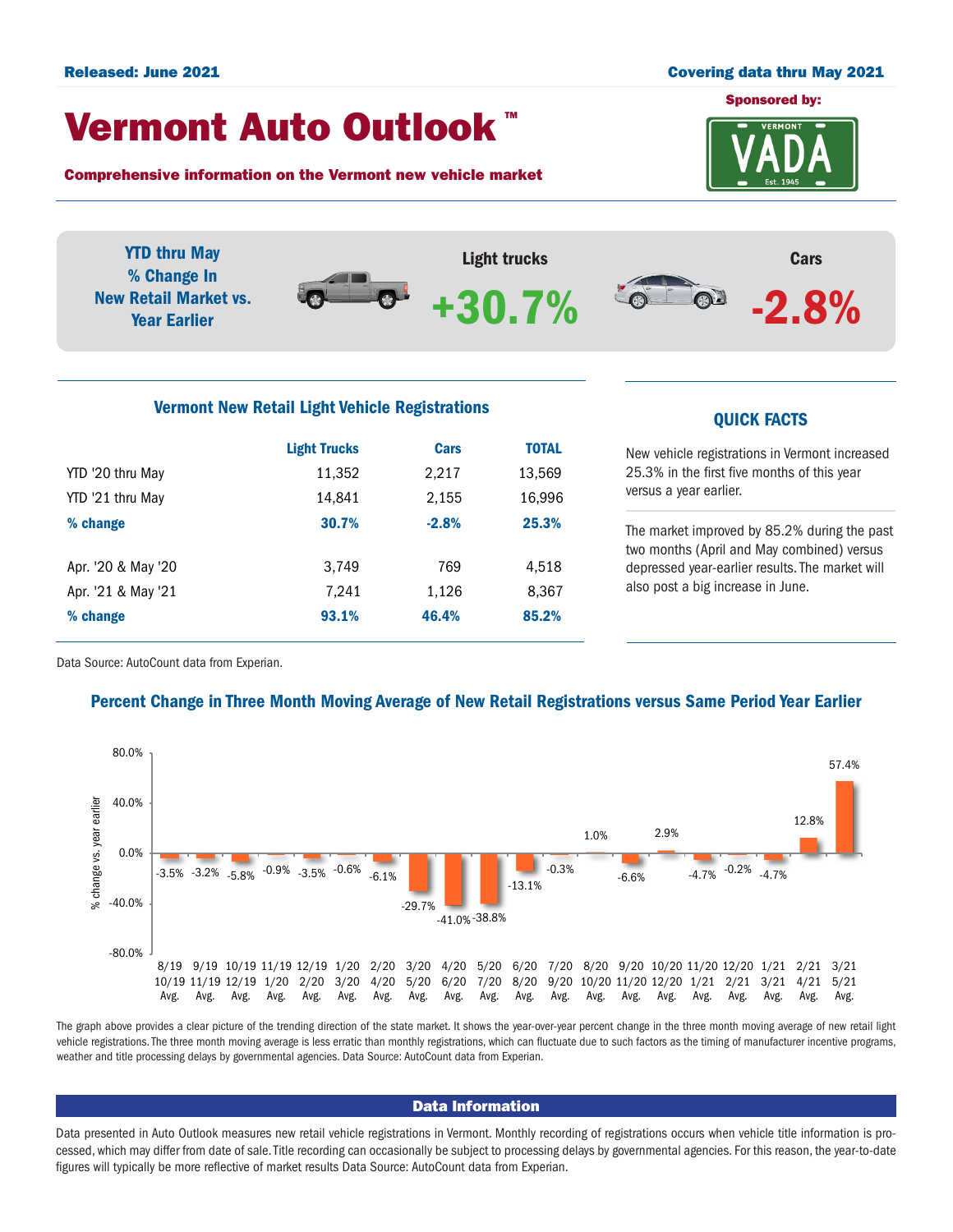#### Page 2 Released: June 2021



|                                                                         |                |                         |              |          | Vermont New Retail Car and Light Truck Registrations |                |          |            |                  |         |
|-------------------------------------------------------------------------|----------------|-------------------------|--------------|----------|------------------------------------------------------|----------------|----------|------------|------------------|---------|
|                                                                         |                | Apr. and May Combined   |              |          | <b>YTD thru May</b>                                  |                |          | <b>YTD</b> |                  |         |
|                                                                         | Number         |                         |              |          |                                                      |                |          |            | Market Share (%) |         |
|                                                                         | of dealers     | 2020                    | 2021         | % chg.   | 2020                                                 | 2021           | % chg.   | 2020       | 2021             | Chg.    |
| <b>TOTAL</b>                                                            |                | 4,518                   | 8,367        | 85.2%    | 13,569                                               | 16,996         | 25.3%    |            |                  |         |
| Cars                                                                    |                | 769                     | 1,126        | 46.4%    | 2,217                                                | 2,155          | $-2.8%$  | 16.3       | 12.7             | $-3.7$  |
| Trucks                                                                  |                | 3,749                   | 7,241        | 93.1%    | 11,352                                               | 14,841         | 30.7%    | 83.7       | 87.3             | 3.7     |
| Domestic Brands                                                         |                | 2,081                   | 3,601        | 73.0%    | 6,226                                                | 7,498          | 20.4%    | 45.9       | 44.1             | $-1.8$  |
| European Brands                                                         |                | 314                     | 611          | 94.6%    | 922                                                  | 1,268          | 37.5%    | 6.8        | 7.5              | 0.7     |
| Japanese Brands                                                         |                | 1,931                   | 3,775        | 95.5%    | 5,880                                                | 7,481          | 27.2%    | 43.3       | 44.0             | 0.7     |
| Korean Brands                                                           |                | 192                     | 380          | 97.9%    | 541                                                  | 749            | 38.4%    | 4.0        | 4.4              | 0.4     |
| Acura                                                                   |                | 17                      | 54           | 217.6%   | 43                                                   | 85             | 97.7%    | 0.3        | 0.5              | 0.2     |
| Alfa Romeo                                                              | 1              | $\overline{\mathbf{c}}$ | 1            | $-50.0%$ | 5                                                    | $\overline{2}$ | $-60.0%$ | 0.0        | 0.0              | 0.0     |
| Audi                                                                    | 2              | 42                      | 120          | 185.7%   | 152                                                  | 260            | 71.1%    | 1.1        | 1.5              | 0.4     |
| <b>BMW</b>                                                              | 1              | 14                      | 48           | 242.9%   | 57                                                   | 99             | 73.7%    | 0.4        | 0.6              | 0.2     |
| <b>Buick</b>                                                            | 9              | 46                      | 119          | 158.7%   | 170                                                  | 201            | 18.2%    | 1.3        | 1.2              | $-0.1$  |
| Cadillac                                                                | 5              | 10                      | 36           | 260.0%   | 34                                                   | 69             | 102.9%   | 0.3        | 0.4              | 0.2     |
| Chevrolet                                                               | 13             | 557                     | 741          | 33.0%    | 1,538                                                | 1,630          | 6.0%     | 11.3       | 9.6              | $-1.7$  |
| Chrysler                                                                | 10             | 8                       | 40           | 400.0%   | 25                                                   | 62             | 148.0%   | 0.2        | 0.4              | 0.2     |
| Dodge                                                                   | 9              | 35                      | 50           | 42.9%    | 88                                                   | 81             | $-8.0%$  | 0.6        | 0.5              | $-0.2$  |
| <b>FIAT</b>                                                             | 1              | $\overline{2}$          | 3            | 50.0%    | 5                                                    | 5              | 0.0%     | 0.0        | 0.0              | 0.0     |
| Ford                                                                    | 16             | 599                     | 1,132        | 89.0%    | 1,888                                                | 2,269          | 20.2%    | 13.9       | 13.4             | $-0.6$  |
| Genesis                                                                 | 1              | $\mathbf{1}$            | 3            | 200.0%   | $\overline{2}$                                       | 5              | 150.0%   | 0.0        | 0.0              | $0.0\,$ |
| <b>GMC</b>                                                              | 9              | 271                     | 475          | 75.3%    | 875                                                  | 1,026          | 17.3%    | 6.4        | 6.0              | $-0.4$  |
| Honda                                                                   | 4              | 322                     | 698          | 116.8%   | 956                                                  | 1,282          | 34.1%    | 7.0        | 7.5              | $0.5\,$ |
| Hyundai                                                                 | 3              | 74                      | 134          | 81.1%    | 196                                                  | 265            | 35.2%    | 1.4        | 1.6              | 0.1     |
| Infiniti                                                                | $\mathbf 0$    | $\pmb{0}$               | 3            |          | 3                                                    | $\,6$          | 100.0%   | 0.0        | 0.0              | 0.0     |
| Jaguar                                                                  | 0              | $\mathbf 0$             | $\mathbf{1}$ |          | $\sqrt{2}$                                           | 3              | 50.0%    | 0.0        | 0.0              | $0.0\,$ |
| Jeep                                                                    | 9              | 256                     | 554          | 116.4%   | 719                                                  | 1,125          | 56.5%    | 5.3        | 6.6              | 1.3     |
| Kia                                                                     | 3              | 117                     | 243          | 107.7%   | 343                                                  | 479            | 39.7%    | 2.5        | 2.8              | 0.3     |
| Land Rover                                                              | 0              | 3                       | 11           | 266.7%   | 20                                                   | 40             | 100.0%   | 0.1        | 0.2              | 0.1     |
| Lexus                                                                   | 0              | $\mathbf 0$             | 19           |          | 15                                                   | 43             | 186.7%   | 0.1        | 0.3              | 0.1     |
| Lincoln                                                                 | 4              | 12                      | 7            | $-41.7%$ | 39                                                   | 24             | $-38.5%$ | 0.3        | 0.1              | $-0.1$  |
| Mazda                                                                   | $\overline{2}$ | 36                      | 135          | 275.0%   | 140                                                  | 267            | 90.7%    | 1.0        | 1.6              | 0.5     |
| Mercedes                                                                | $\mathbf{1}$   | 16                      | 51           | 218.8%   | 55                                                   | 124            | 125.5%   | 0.4        | 0.7              | 0.3     |
| <b>MINI</b>                                                             |                | 4                       | 21           | 425.0%   | 9                                                    | 35             | 288.9%   | 0.1        | 0.2              | $0.1\,$ |
| Mitsubishi                                                              | 2              | 47                      | 78           | 66.0%    | 160                                                  | 141            | $-11.9%$ | 1.2        | 0.8              | $-0.3$  |
| Nissan                                                                  | 5              | 194                     | 273          | 40.7%    | 576                                                  | 533            | $-7.5%$  | 4.2        | 3.1              | $-1.1$  |
| Other                                                                   |                | 20                      | 10           | $-50.0%$ | 55                                                   | 17             | $-69.1%$ | 0.4        | 0.1              | $-0.3$  |
| Porsche                                                                 | $\overline{0}$ | 5                       | 9            | 80.0%    | 9                                                    | 15             | 66.7%    | 0.1        | 0.1              | 0.0     |
| Ram                                                                     | 6              | 269                     | 397          | 47.6%    | 793                                                  | 881            | 11.1%    | 5.8        | 5.2              | $-0.7$  |
| Subaru                                                                  | 7              | 631                     | 1,069        | 69.4%    | 1,820                                                | 2,106          | 15.7%    | 13.4       | 12.4             | $-1.0$  |
| Tesla                                                                   | 0              | 18                      | 49           | 172.2%   | 55                                                   | 129            | 134.5%   | 0.4        | 0.8              | 0.4     |
| Toyota                                                                  | 7              | 666                     | 1,440        | 116.2%   | 2,130                                                | 3,007          | 41.2%    | 15.7       | 17.7             | $2.0\,$ |
| Volkswagen                                                              |                | 187                     | 263          | 40.6%    | 470                                                  | 511            | 8.7%     | 3.5        | 3.0              | $-0.5$  |
| Volvo                                                                   | $\overline{2}$ | 37                      | 80           | 116.2%   | 122                                                  | 169            | 38.5%    | 0.9        | 1.0              | 0.1     |
| Source: AutoCount data from Experian<br>Top ten brands are shaded grey. |                |                         |              |          |                                                      |                |          |            |                  |         |

At Auto Outlook, we strive to provide accurate analyses based upon the data available to us. Auto Outlook can make no representation or warranty with respect to the accuracy or completeness of the data we provide or the projections that we make based upon such data. Auto Outlook expressly disclaims any such warranties, and undue reliance should not be placed on any analysis. Auto Outlook undertakes no obligation to revise any forecasts or analyses, whether as a result of any new data, the occurrence of future events, or otherwise.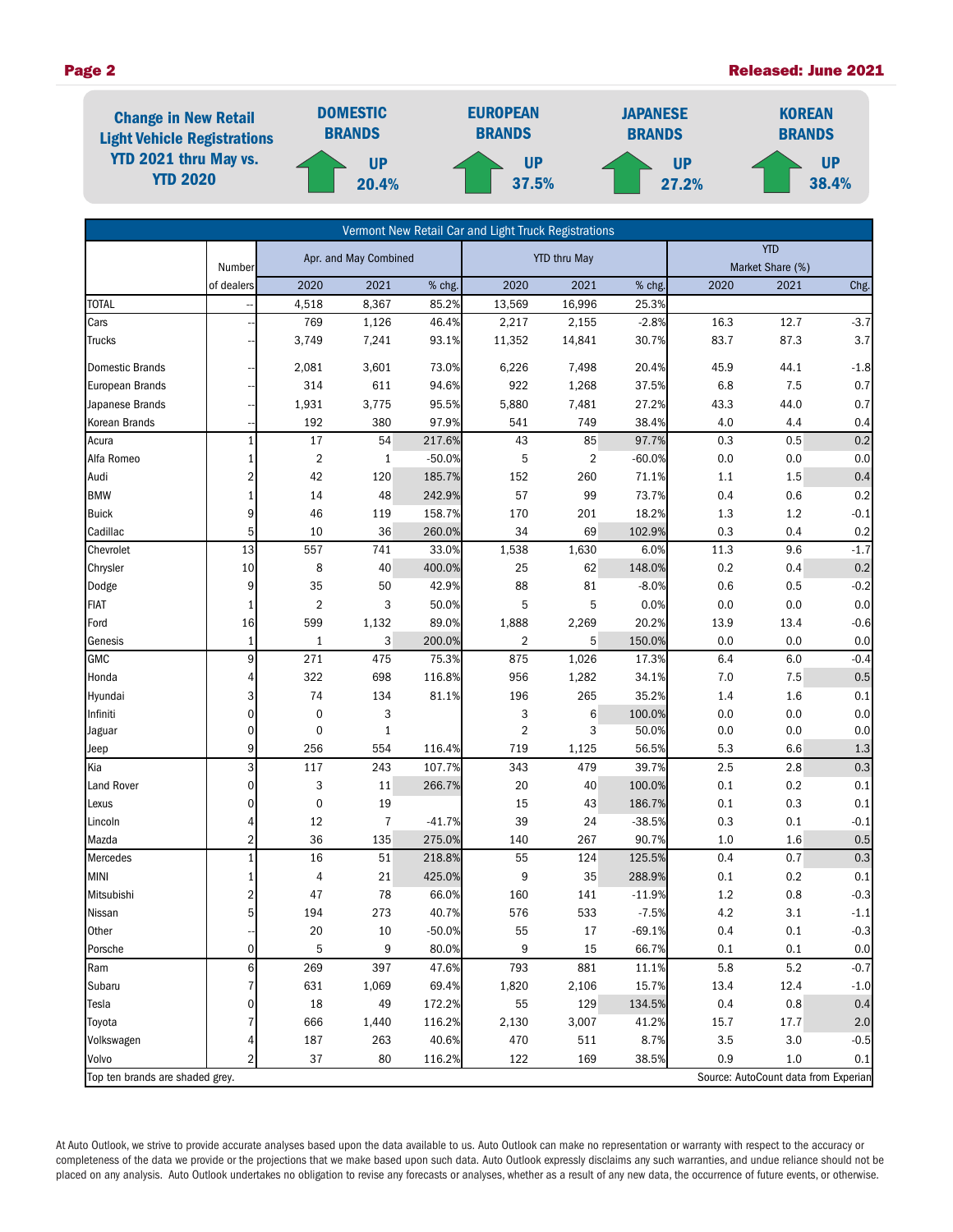



Registrations increased by more than 90% for Lexus, Chrysler, Tesla, Mercedes, Cadillac, Acura, and Mazda



Toyota, Ford, Subaru, Chevrolet, and Honda were market share leaders in Vermont

Data Source: AutoCount data from Experian.

Attribution notice: Any material quoted must be attributed to Vermont Auto Outlook, published by Auto Outlook, Inc. on behalf of the Vermont Vehicle and Automotive Distributors Association. Data source must also be shown as "Data Source: AutoCount Data from Experian." Please contact the association with any questions or comments regarding the publication.